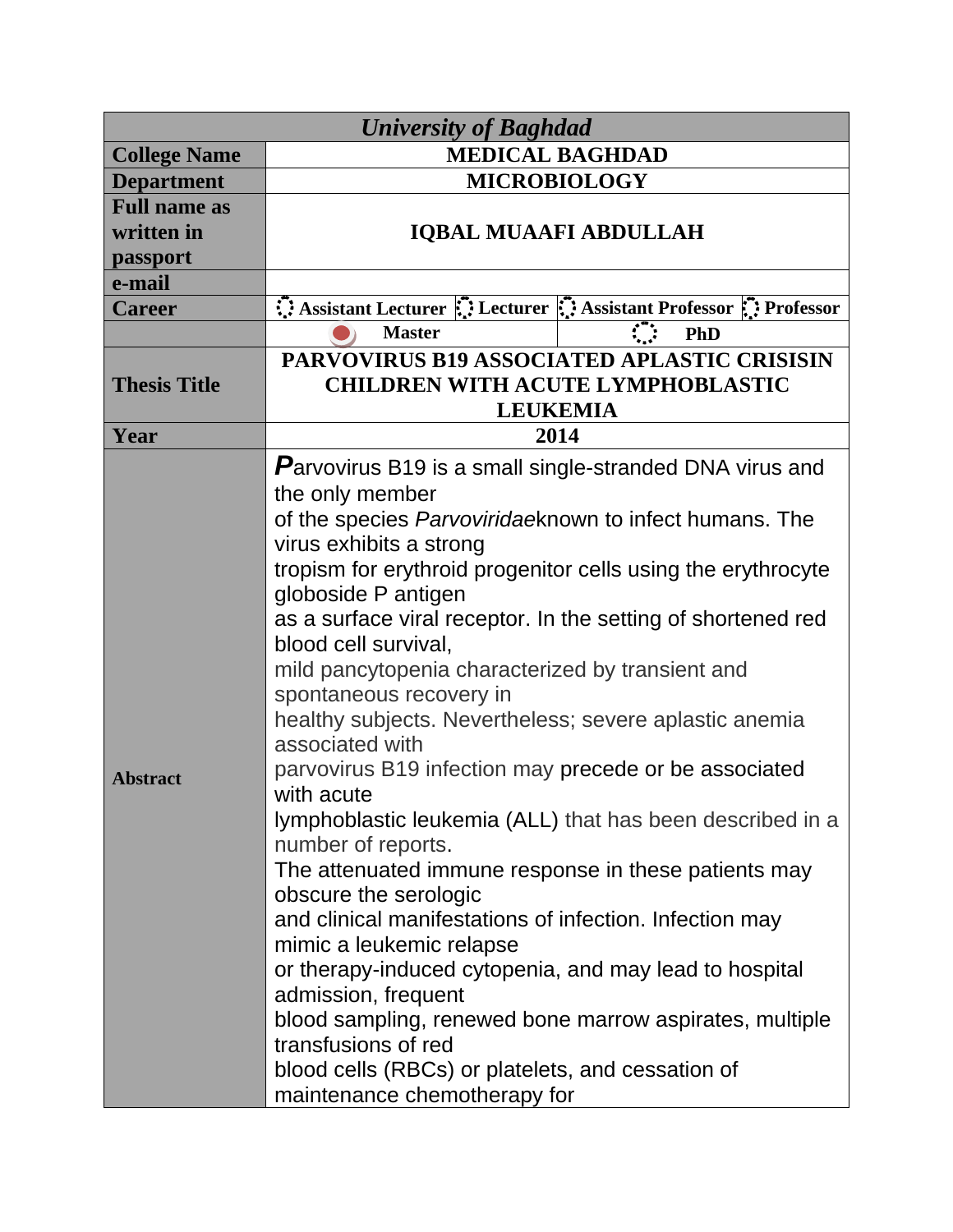| up to 3 weeks in children with ALL.                                           |
|-------------------------------------------------------------------------------|
| <b>Materials &amp; Methods:</b>                                               |
| A cross sectional study involved forty five patients with                     |
| ALL were currently                                                            |
| attending department of oncology in Children's Welfare                        |
| Teaching Hospital in<br>medical city of Baghdad between December 2012 and     |
| April 2013. Twenty one                                                        |
| patient who newly diagnosed with ALL and 24 who<br>underwent chemotherapy.    |
| Their age ranged from 8 months to 15 years with mean                          |
| age $\pm$ SD equal to                                                         |
| 6.54±4.2 years. Compared to forty five of apparently                          |
| healthy children who were                                                     |
| already under pre operative screening tests. They                             |
| included in this study as a                                                   |
| control group, age and sex were matched.                                      |
|                                                                               |
| The practical part of this study performs the followings:                     |
| 1- Serological detection of parvovirus B19 specific                           |
| antibodies (IgM and                                                           |
| IgG) in patients' serum using enzyme linked                                   |
| immunosorbant assay<br>(ELISA).                                               |
| 2- Molecular detection of parvovirus B19-DNA using                            |
| <b>Real-time PCR for</b>                                                      |
| viral load measurement.                                                       |
| 3- Other tests: include hematological tests which were                        |
| done routinely for                                                            |
| patient assessment.                                                           |
| <b>Results</b>                                                                |
| B19-IgM was detected in 7 out of 45 patients tested                           |
| $(15.6\%)$ compared to 2 out                                                  |
| of 45 (4.4%) apparently healthy children whom belong to                       |
| control group. No<br>Statistical significant difference was observed (P-value |
| $>0.05$ ) and the risk of                                                     |
| parvovirusB19 infection in children with ALL was 3.96                         |
| times (odds ratio).                                                           |
| B19-IgG was detected in 18 out of 45 patients (40%)                           |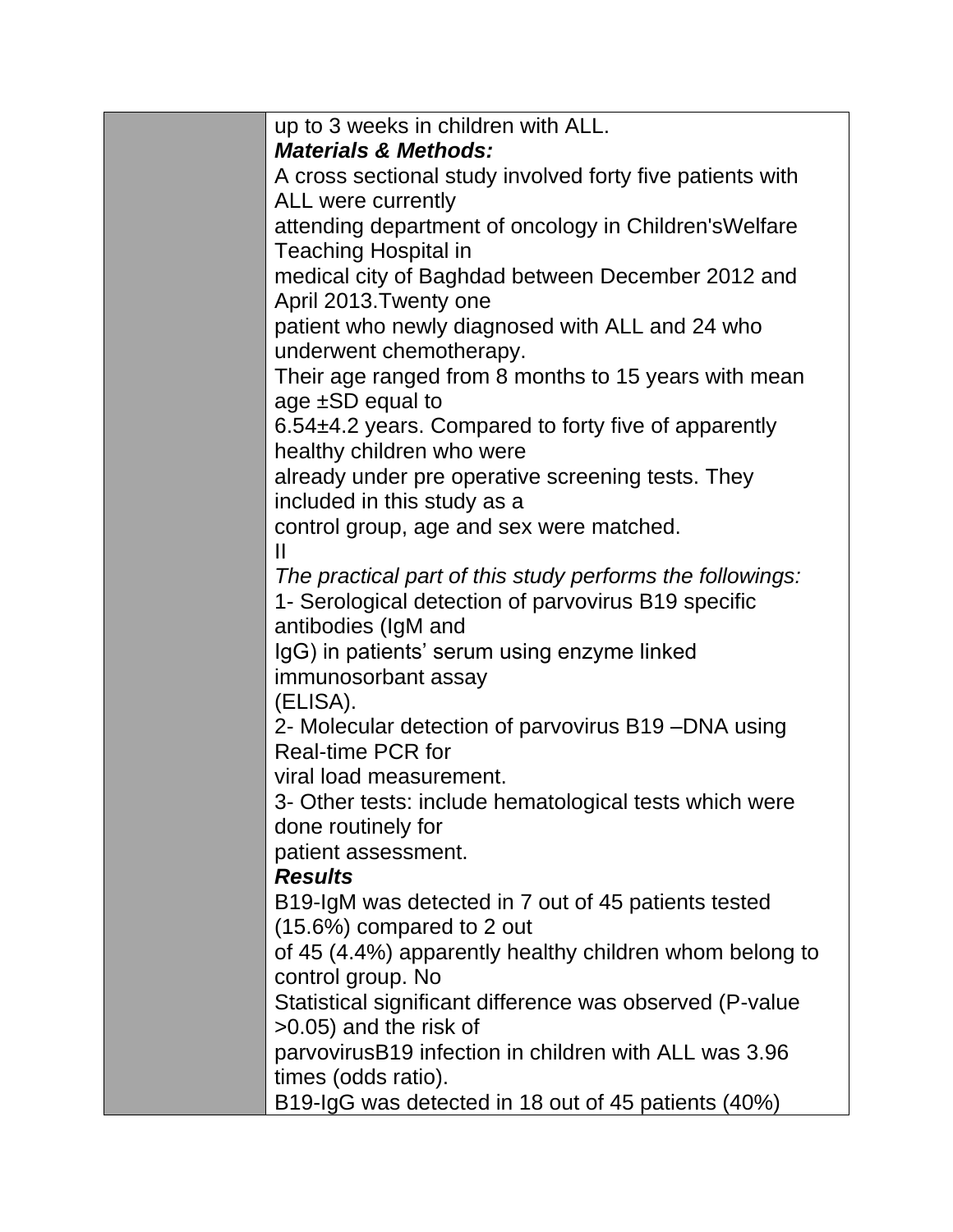| compared to 6 out of 45                                  |  |
|----------------------------------------------------------|--|
| (13.3%) of apparently healthy children. Statistical      |  |
| significant difference was                               |  |
| clearly noticed (P-value $< 0.05$ ).                     |  |
| Four out of 21(19.05%) children whom newly diagnosed     |  |
| with ALL had acute                                       |  |
| parvovirus B19 infection compared to 3 out of 24 (12.5%) |  |
| children on                                              |  |
| maintenance chemotherapy gave positive parvovirusB19-    |  |
| IgM.                                                     |  |
| Parvovirus B19 IgG antibodies were detected in 8 out of  |  |
| 21(38.1%) Of newly                                       |  |
| diagnosed children with ALL compared to 10 out of 24     |  |
| (41.7%) children on                                      |  |
| maintenance chemotherapy.                                |  |
| The correlation between parvovirus B19 IgG- and IgM-     |  |
| Antibodies among study                                   |  |
| groups shows that 4 out of 45 (8.9%) was detected to be  |  |
| positive in children                                     |  |
| Ш                                                        |  |
| with ALL group compared to control group which revealed  |  |
| no detectable                                            |  |
| combined B19 IgG/IgM antibodies.                         |  |
| Parvovirus B19-DNA was detected in 6 out of 45(13.3%)    |  |
| compared to none                                         |  |
| detectable DNA signals among the control group. All      |  |
| cases with positive                                      |  |
| parvovirus B19 nucleic acid signals were underwent       |  |
| maintenance chemotherapy                                 |  |
| which were represented in 6 out of 24(25%), statistical  |  |
| significant difference                                   |  |
| were noticed among study cases. The viral load was       |  |
| ranged from $(65x103-106)$                               |  |
| copies/ml) with mean of (36x104 copies/ml).              |  |
| In newly diagnosed ALL cases, only one case (4.7%) had   |  |
| IgM/IgG antibodies                                       |  |
| and 3 out of 21 cases (14.3%) gave IgM positive          |  |
| antibodies. While children on                            |  |
| maintenance chemotherapy, a combined IgM/IgG were        |  |
| detected in 3 cases out                                  |  |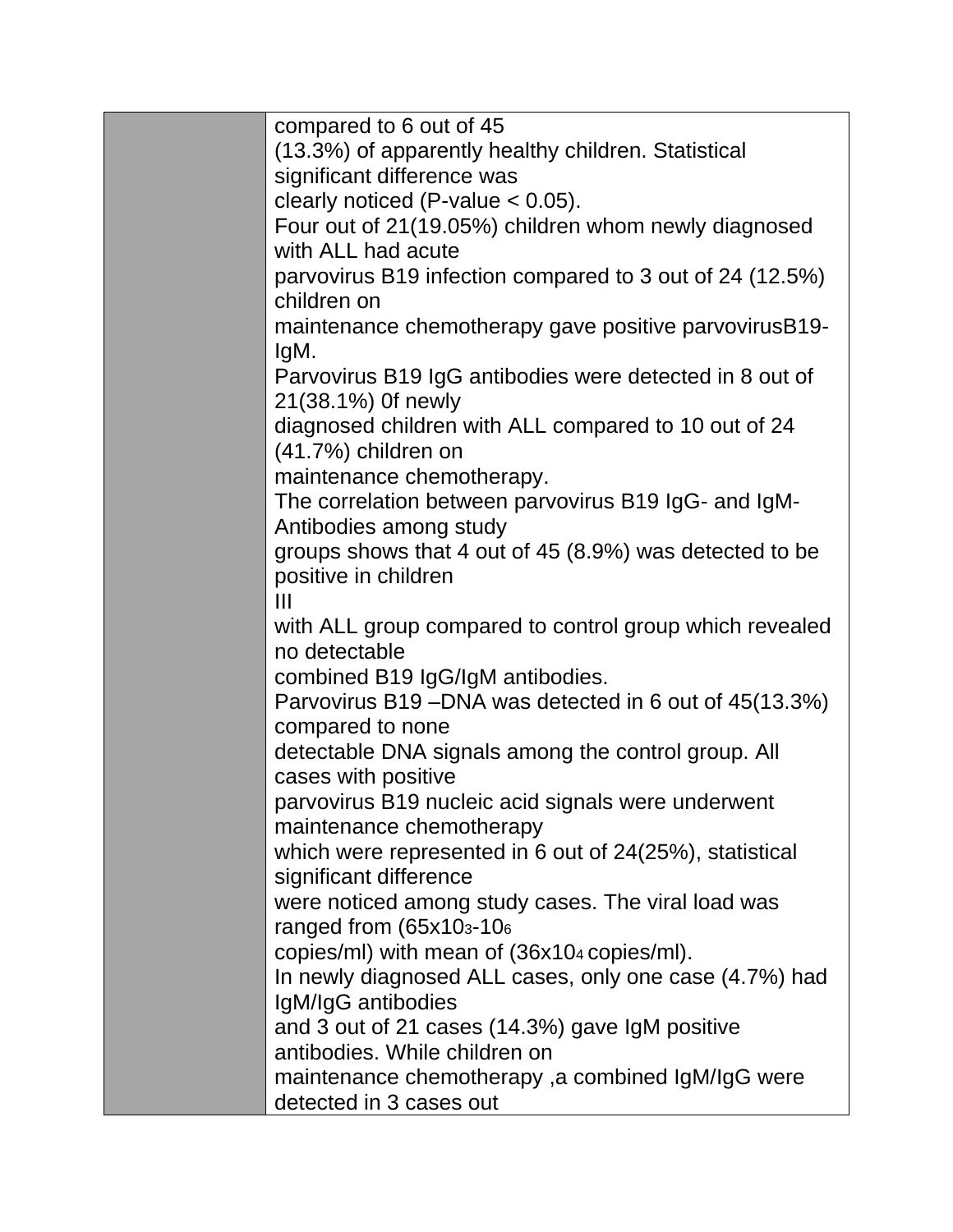| of 24(12.5%), 3 cases with both IgG and B19 DNA signal                     |
|----------------------------------------------------------------------------|
| detection and only                                                         |
| two (8.3%) children on maintenance chemotherapy gave                       |
| positive B19 DNA                                                           |
| signal (P-value $< 0.05$ ).                                                |
| The effect of B19 infection on blood parameters during                     |
| recent, prior and absent                                                   |
| infection for studied groups showed that the mean values                   |
| of hemoglobin were                                                         |
| 8.5±1.8, 6.5±2.5 and 8.5±2(g/dl) in children with ALL who                  |
| were proved to have                                                        |
| positive IgG, IgM and B19 DNA respectively compared                        |
| to $12.8 \pm 0.7$ among                                                    |
| control group (P<0.05).                                                    |
| Other blood parameters showed a decreased RBC count                        |
| which were                                                                 |
| estimated in cases with positive anti B19 IgG was $3\pm0.7$                |
| anti B19 IgM was                                                           |
| 2.5±0.9whereas, mean RBC count was2.9±0.6 in<br>association with B19 cases |
| DNA detected signals (P<0.05). Furthermore, acute B19-                     |
| infection associated                                                       |
| with a decreased WBC count among ALL cases with                            |
| $(p<0.05)$ , a remarkable                                                  |
| decrease in platelets count was appeared in cases with                     |
| acute B19 infection                                                        |
| $(P<0.05)$ .                                                               |
| IV                                                                         |
| Regarding clinical symptoms and signs associated with                      |
| B19 infection, 2 out                                                       |
| of 7 (28.6%) cases with peticheal rash had acute infection                 |
| with B19 virus, 3 out                                                      |
| of 7 (42.9%) ALL cases with acute B19 infection                            |
| complained from Arthralgia                                                 |
| and 8 out of 18(44.4%) cases had non-specific fever and                    |
| proved to have acute                                                       |
| B19 infection, one ALL case with positive B19 IgM and/or                   |
| B <sub>19</sub> DNA out of 3                                               |
| (33.3%) with bilateral cervical lymphadenopathy, 5 out of 6                |
| $(83.3%)$ cases with                                                       |